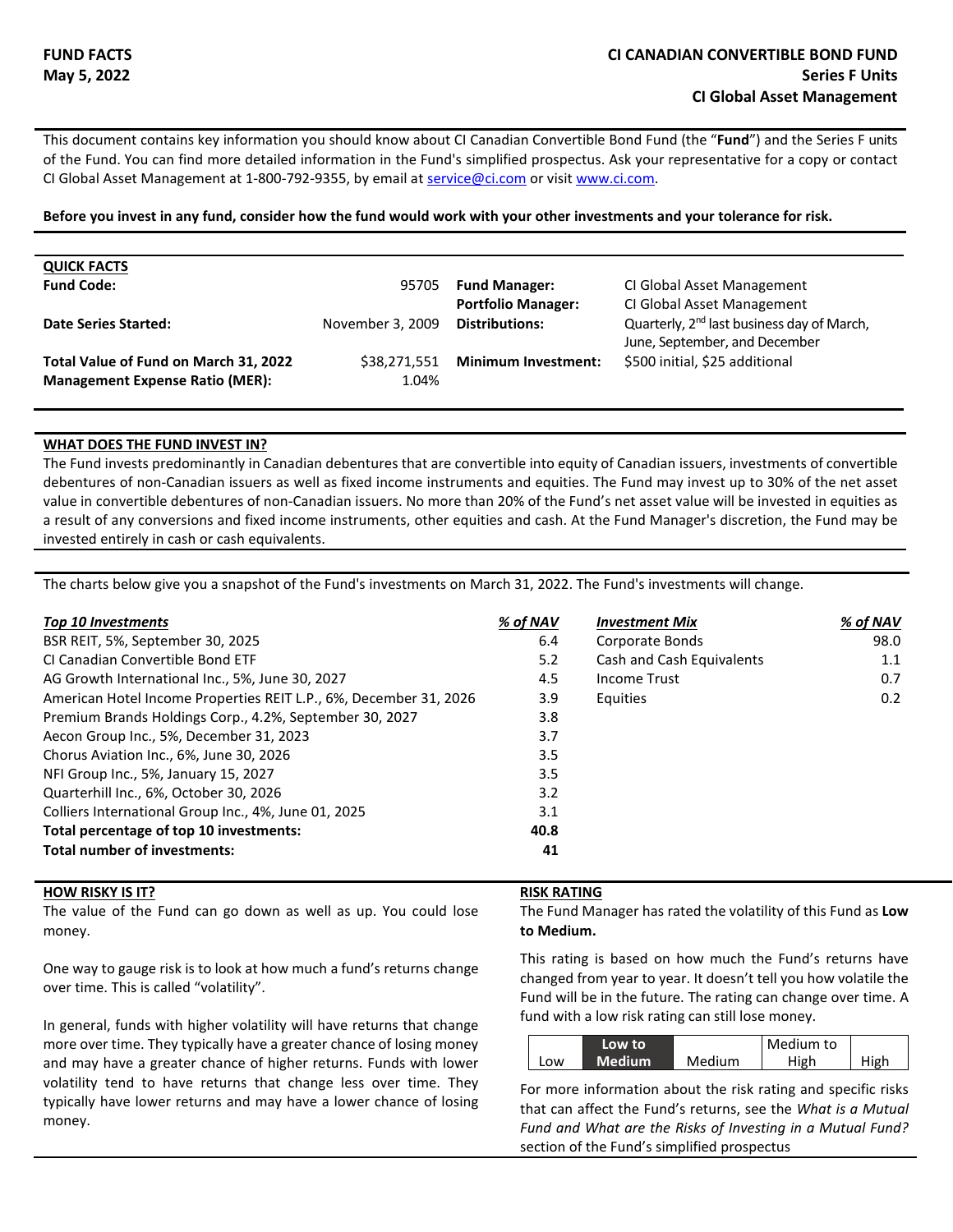# **NO GUARANTEES**

Like most mutual funds, this Fund doesn't have any guarantees. You may not get back the money you invest.

### **HOW HAS THE FUND PERFORMED?**

This section tells you how Series F units of the Fund have performed over the past 10 calendar years. Returns are after expenses have been deducted. These expenses reduce the Fund's returns.

# *Year-by-Year Returns*

This chart shows how Series F units of the Fund performed in each of the past 10 calendar years. This Fund series dropped in value in 3 of the last 10 calendar years. The range of returns and change from year to year can help you assess how risky the Fund has been in the past. It does not tell you how the Fund will perform in the future.



### *Best and Worst 3-month Returns*

This table shows the best and worst returns for Series F units of the Fund in a 3-month period over the past 10 calendar years to March 31, 2022. The best and worst 3-month returns could be higher or lower in the future. Consider how much of a loss you could afford to take in a short period of time.

|              | Return   | 3 months ending | If you invested \$1,000 at the beginning of the period |
|--------------|----------|-----------------|--------------------------------------------------------|
| Best Return  | 13.5%    | June 30, 2020   | Your investment would rise to \$1,135                  |
| Worst Return | $-20.5%$ | March 31, 2020  | Your investment would drop to \$795                    |

### *Average Return*

As at March 31, 2022, a person who invested \$1,000 in Series F units of the Fund 10 years ago has \$1,716. This works out to an annual compound rate of return of 5.55%.

|                          | <b>WHO IS THIS FUND FOR?</b>                                                | A WORD ABOUT TAX                                                                                                                 |
|--------------------------|-----------------------------------------------------------------------------|----------------------------------------------------------------------------------------------------------------------------------|
|                          | The Fund is suitable for investors who:                                     | In general, you'll have to pay income tax on any money you make<br>on a fund. How much you pay depends on the tax laws where you |
|                          | Wish to generate a higher periodic yield than a portfolio of                | live and whether or not you hold the fund in a registered plan such                                                              |
|                          | fixed income, but are not willing to take on the risk level of              | as a Registered Retirement Savings Plan, or a Tax-Free Savings                                                                   |
|                          | Canadian equities;                                                          | Account.                                                                                                                         |
| $\overline{\phantom{0}}$ | Have a long-term investment horizon;                                        |                                                                                                                                  |
| $\overline{\phantom{0}}$ | Are seeking capital appreciation to supplement their<br>current income; and | Keep in mind that if you hold your fund in a non-registered<br>account, fund distributions (including taxable capital gains) are |
|                          | Are prepared for a low to medium level of investment risk.                  | included in your taxable income, whether you get them in cash or<br>have them reinvested.                                        |